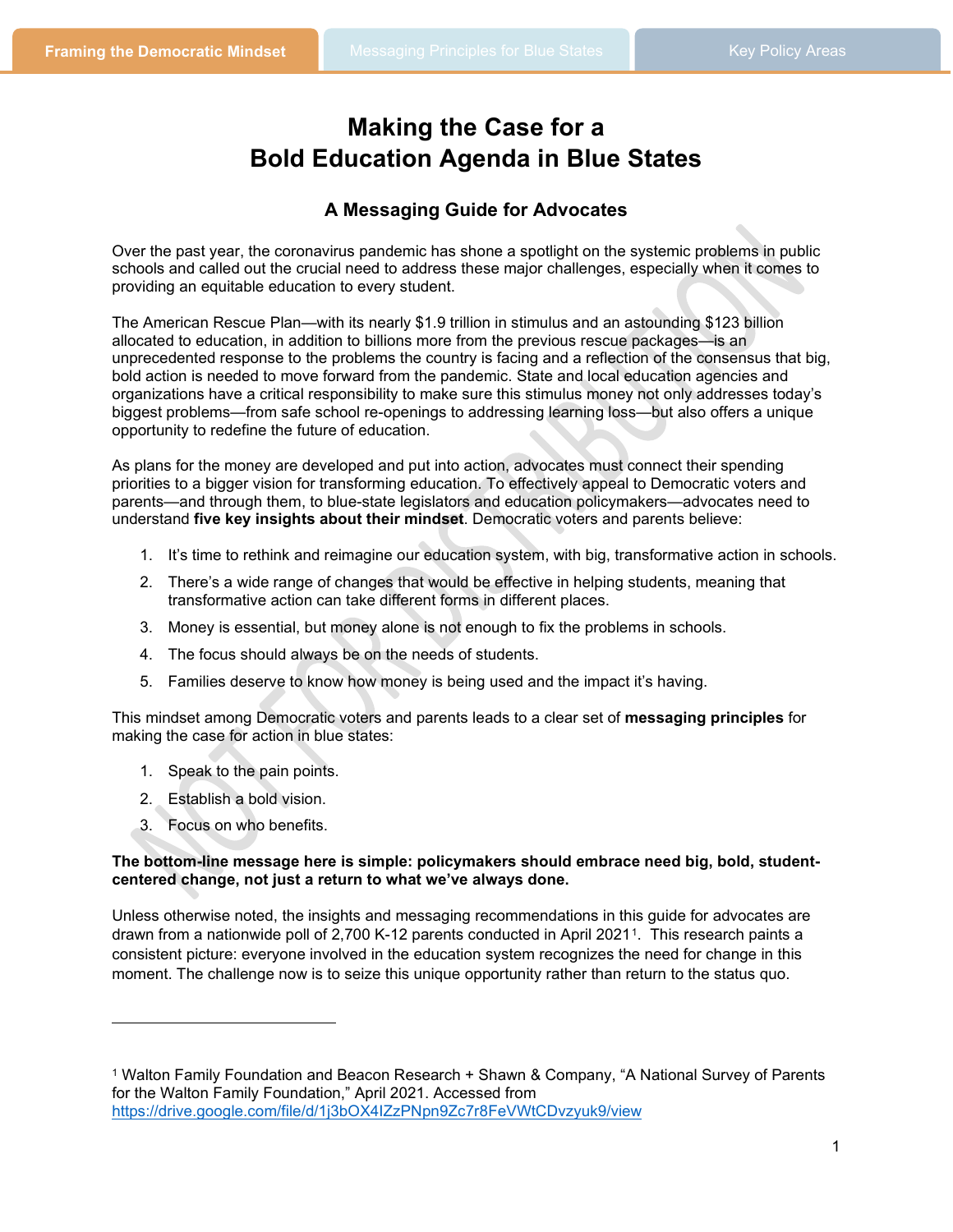# **Framing the Democratic mindset**

### *1) It's time to rethink and reimagine our education system, with big, transformative action in schools.*

The coronavirus pandemic has completely disrupted the way children are educated, and parents are eager for big changes in schools. The desire for big changes to reimagine education is not new, but it has grown stronger as more parents have gotten an up-close view of their kids' education and learning amid widespread remote instruction.

When presented with a choice, more than two-thirds of Democratic parents and Black parents said they want to take advantage of new federal funds to make bold changes in public education, not just stick to funding existing programs. And while this sentiment is stronger among Democratic parents, it crosses party lines—58% of parents overall feel the same way, including a plurality of Republican parents. Investments, advocacy programs, and policy priorities in education must meet this moment and deliver on people's desire for big ideas and action.



This desire for big change rather than a return to normal reflects parents' concern about how their own kids have been impacted by the pandemic this year. 67% of parents say they are concerned that their children have not been making as much progress as they would in a typical year, including 39% who are *very* concerned, Among Democratic parents, there is even more alarm about the impact on their kids' learning this year, with 74% saying they are concerned (45% *very* concerned).

Parents are looking for major action at both the systemic level and the individual level, and state and local leaders need to account for this mindset when making decisions about the federal stimulus money.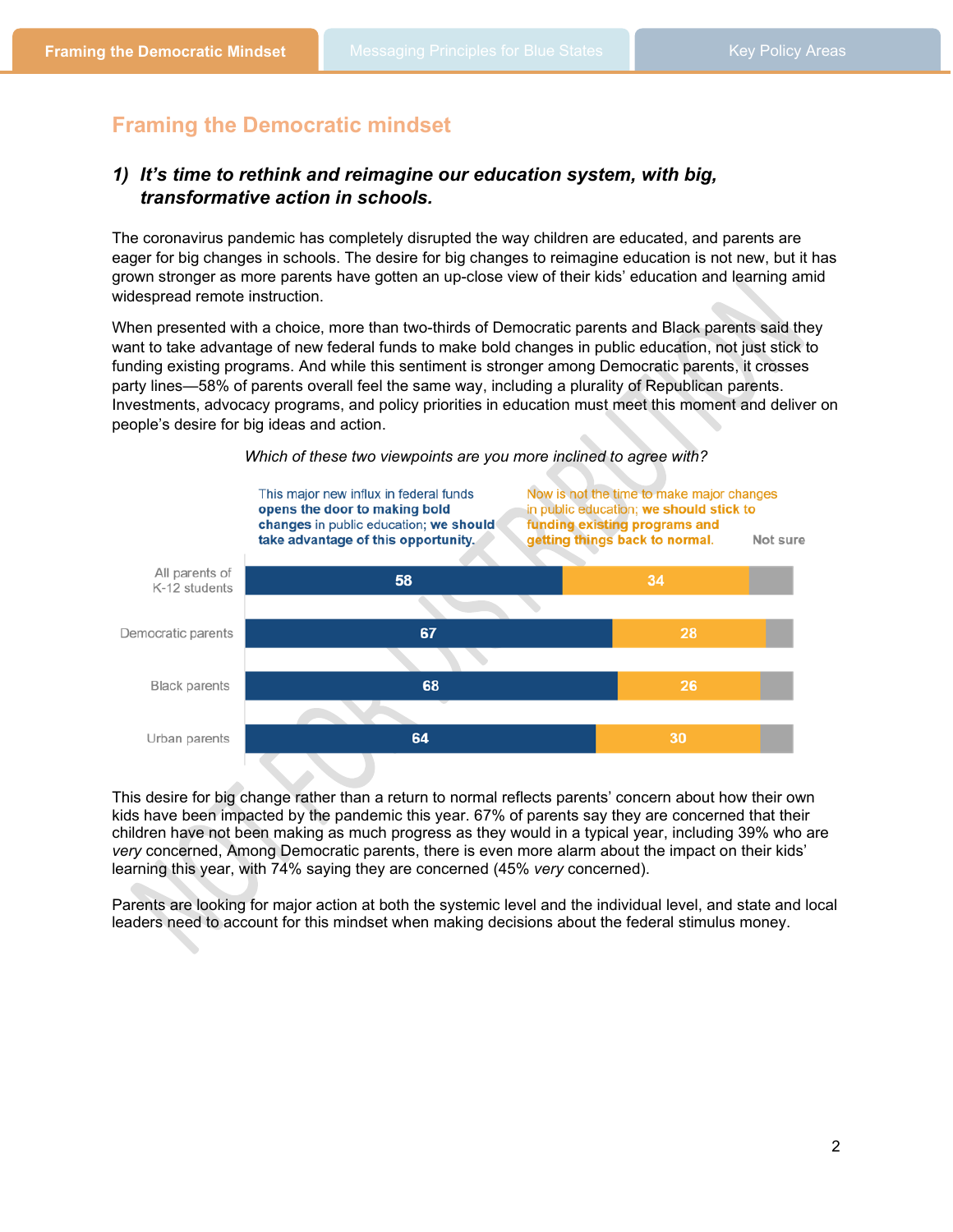### *2) There's a wide range of changes that would be effective in helping students, meaning that transformative action can take different forms in different places.*

When it comes to spending federal funding on education, there isn't one right policy or set of programs to drive. Instead, Democratic parents define big, transformative action in many ways, giving advocates permission to push for many different kinds of investments and improvements in schools if they are connected to a big vision for what education should look like. From emotional and mental health support, to expanding broadband access, intensive tutoring programs, to providing direct financial support to meet students' individual needs, Democratic parents see any single investment as uniquely needed—they believe there are many effective uses for federal funding.

It would be a mistake to think small and let money go toward simply getting back to the status quo. When talking about programs and using this funding, make sure to connect back to the bigger goal of transformative change.

| <b>Parent Priorities: % Total Effective in Helping Students</b>                                                                                                                        | <b>Democratic</b><br><b>Parents</b> | <b>Black</b><br><b>Parents</b> |
|----------------------------------------------------------------------------------------------------------------------------------------------------------------------------------------|-------------------------------------|--------------------------------|
| Providing special funding for students with greater learning needs, like<br>students with disabilities or students living in poverty                                                   | 84                                  | 85                             |
| Providing tools, training and support so schools can best meet the<br>emotional and mental health needs of students                                                                    | 83                                  | 83                             |
| Providing teachers with better instructional materials, including digital<br>resources, that are aligned to state learning standards                                                   | 83                                  | 84                             |
| Expanding broadband access to underserved areas and upgrade<br>technology                                                                                                              | 83                                  | 83                             |
| Offering more opportunities for students to earn college credits while in<br>high school or participate in work-based learning programs or<br>apprenticeships in various career fields | 82                                  | 86                             |
| Developing innovative assessments and other tools that can help teachers<br>and schools better understand student academic and mental health needs                                     | 81                                  | 82                             |
| Creating more pathways into teaching to draw a more diverse and skilled<br>teacher workforce                                                                                           | 79                                  | 76                             |
| Expanding high-quality tutoring programs                                                                                                                                               | 79                                  | 79                             |
| Improving online learning by providing teachers with more training                                                                                                                     | 79                                  | 83                             |
| Expanding free pre-K and childcare options for all children                                                                                                                            | 78                                  | 82                             |
| Offering summer school instruction to any child who wants it                                                                                                                           | 74                                  | 74                             |
| Providing direct grants to parents of \$500 per child for personal<br>educational needs                                                                                                | 73                                  | 71                             |
| Creating more school options, like charter schools or learning pods, so that<br>families can choose the school that best meets their child's unique needs                              | 71                                  | 71                             |
| Expand learning time through a longer school day or longer school year                                                                                                                 | 58                                  | 49                             |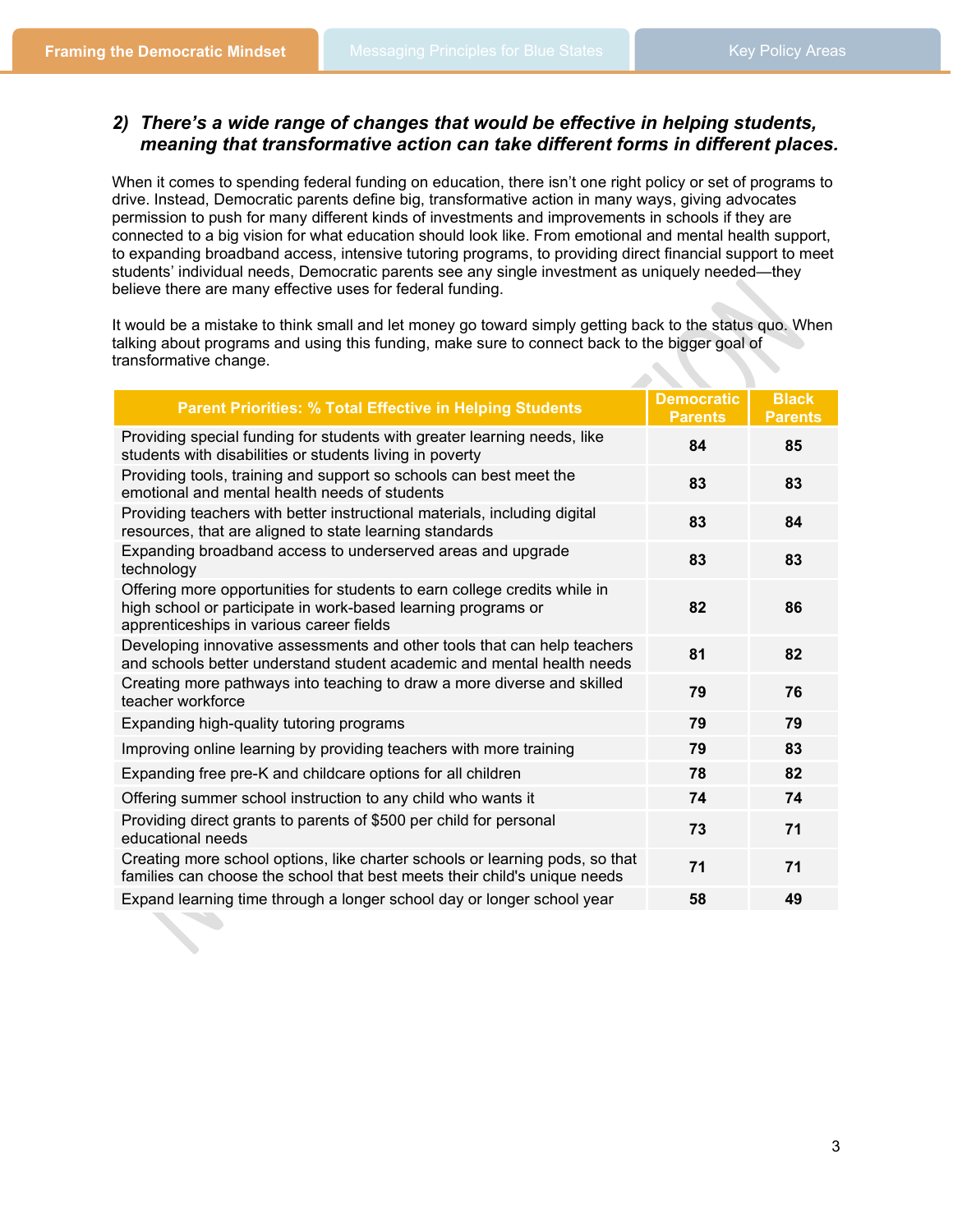### *3) Money is essential, but money alone is not enough to fix the problems in schools.*

Securing more funding, and more equitable funding, is unequivocally a top priority for Democrats. They see persistent underfunding of schools as part of a broader neglect of the public-school system, and when they see major investments in education (like this infusion of stimulus funding), it shows them that elected leaders genuinely share their outrage over that neglect—and their passion for improving schools.

This sentiment is reflected in Democratic parents' enthusiastic reception of the federal stimulus. 69% of Democratic parents said the \$190 billion in new federal aid for education is an appropriate amount and just 5% said it was too much, compared to 55% who said it was appropriate and 12% who said it was too much among parents overall.

But Democratic voters and parents also recognize that throwing money at complex problems that have persisted for decades isn't good enough. Even before the pandemic, polling showed that large majorities of Democrats believed that fixing the problems in schools and giving children the education they deserve would require new ideas and real change—not *just* more money.



*Which comes closer to your view about how to improve America's public schools?[2](#page-3-0)*

Democrats for Education Reform, 2018

Now, with billions of dollars on the table and a deadline to spend it, there is no excuse. This is an opportunity to talk about big changes that can improve schools before the window closes and people once again get stuck in funding debates.

<span id="page-3-0"></span><sup>2</sup> Democrats for Education Reform and Benenson Strategy Group, "National Education Polling Results," August 2018. Accessed from [https://dfer.org/wp-content/uploads/2018/08/DFER-Benenson-Interested-](https://dfer.org/wp-content/uploads/2018/08/DFER-Benenson-Interested-Parties-Memo-FIN.pdf)[Parties-Memo-FIN.pdf](https://dfer.org/wp-content/uploads/2018/08/DFER-Benenson-Interested-Parties-Memo-FIN.pdf)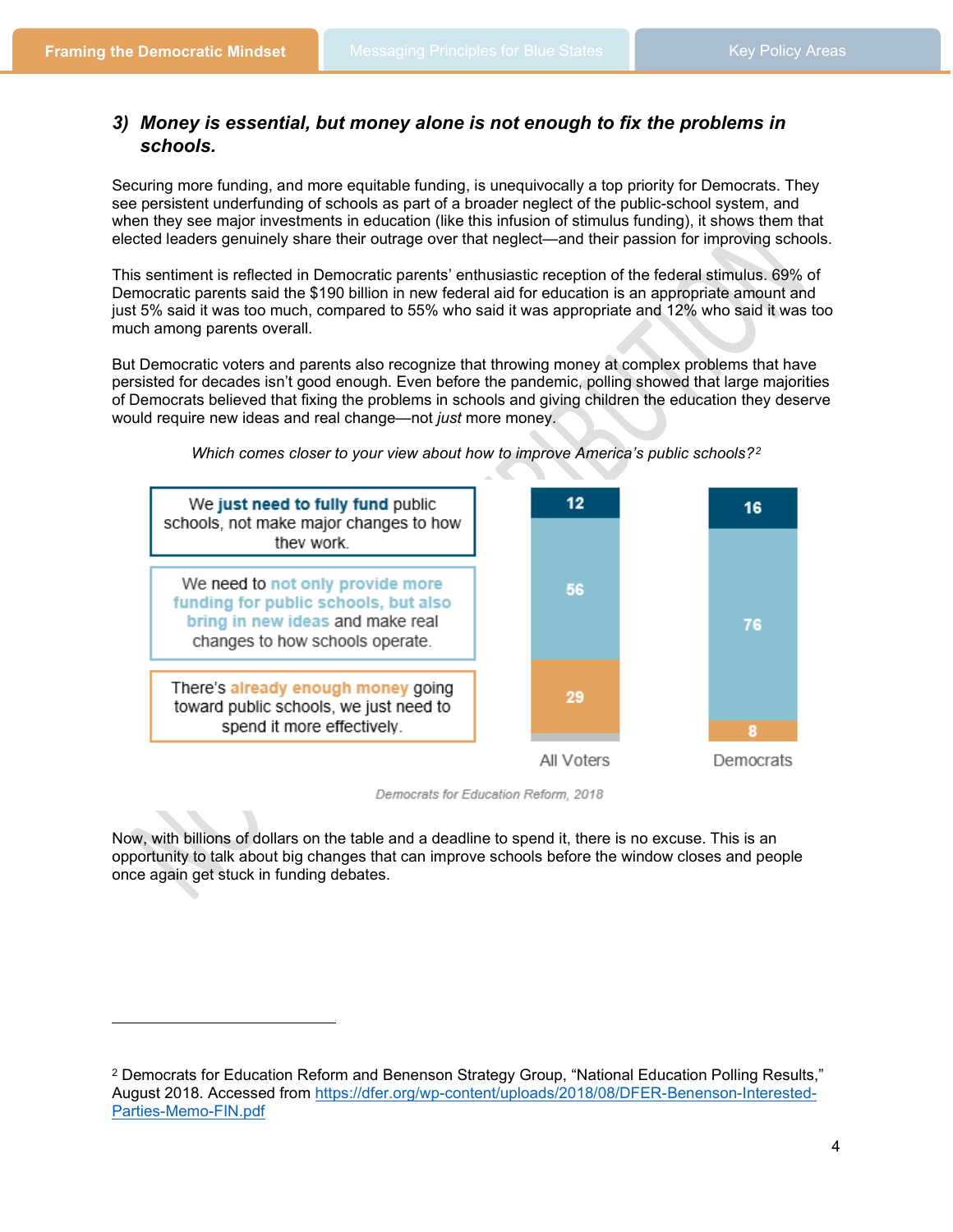### *4) The focus should always be on the needs of students.*

The principle that *every* student—no matter who they are, where they come from, or what they look like deserves the chance for a great education remains at the core of Democrats' education values.

To connect with that mindset, messaging from advocates should keep the needs of students front and center. Don't talk about systems and funding formulae; talk about what children need to give them a fair chance for a great education. This creates a strong, effective messaging contrast between advocates talking about the individual needs of students and defenders of the status quo who would prefer to keep funding the same things as always.

And the resources provided by the American Recue Plan provide an enormous opportunity to take action that directly addresses these needs, at a time when parents and teachers are *especially* concerned that students are falling behind. Research released by the National Parents Union in February<sup>[3](#page-4-0)</sup> showed that 61% of parents are worried about the possibility that students will fall behind academically without inperson instruction, up 13 points from July 2020 when 48% of parents felt this way.

Getting beneath their high-level mindset, the importance of students' direct needs is also reflected in parents' level of interest in personally taking advantage of programs that could be offered or expanded through the stimulus:

- 88% of parents say they would definitely or possibly use (51% *definitely* use) high-quality tutoring services if they were offered at their children's school for free—including 93% of Democratic parents (60% *definitely*).
- 66% of parents say it would be extremely or very helpful for their own children's academic success if they were given a one-time grant of \$500 per child for educational needs—including 75% of Democratic parents.
- 50% of parents say they wish that schools in their community would offer more opportunities for high-school students to earn college credits or participate in work-based learning or apprenticeships—including 49% of Democratic parents.
- 44% of parents say they could use better computers, wifi, or other technology to better meet their children's educational needs—including 44% of Democratic parents.

<span id="page-4-0"></span><sup>3</sup> National Parents Union and Echelon Insights, "National Parents Union Survey of K-12 Public School Parents," February 2021. Accessed from [https://nationalparentsunion.org/wp](https://nationalparentsunion.org/wp-content/uploads/2021/03/NPU-Deck-February-2021-HIGHLIGHTS.pdf)[content/uploads/2021/03/NPU-Deck-February-2021-HIGHLIGHTS.pdf](https://nationalparentsunion.org/wp-content/uploads/2021/03/NPU-Deck-February-2021-HIGHLIGHTS.pdf) and <https://mercuryllc.app.box.com/s/u6madmb7fbytl549knwjj0ruipvolq90>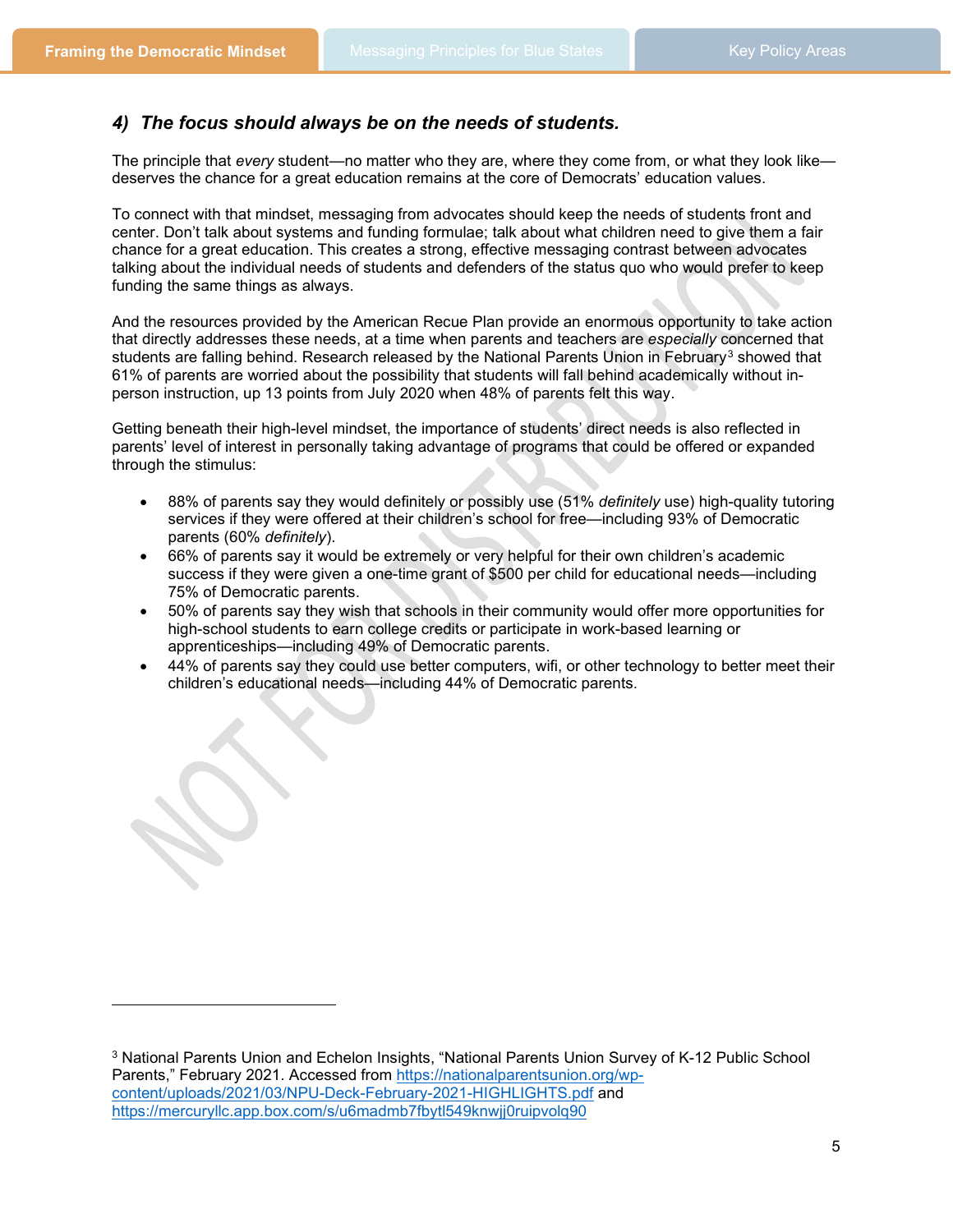### *5) Families deserve to know how money is being used and the impact it's having.*

When it comes to this wave of stimulus funding, parents across the board—but especially Democratic parents—want to know that their tax dollars are being used effectively. They want transparency in how the money is being spent, and they want regular updates on whether student performance is increasing over time. The recent national parent poll found that parents put a high priority on transparency, especially Democratic parents:



This strong support for transparency and visible impact offers further support for advocates in demanding that federal funds be used for forward-looking, transformative investments in schools. Parents and voters don't want to see this opportunity lost by spending a unique infusion of federal funding on business as usual; they want to understand where the money is going and what impact it's having on student achievement in the short and long-term. If this money is spent and parents can't point to the changes that were made as a result, elected leaders will have fallen short in their eyes.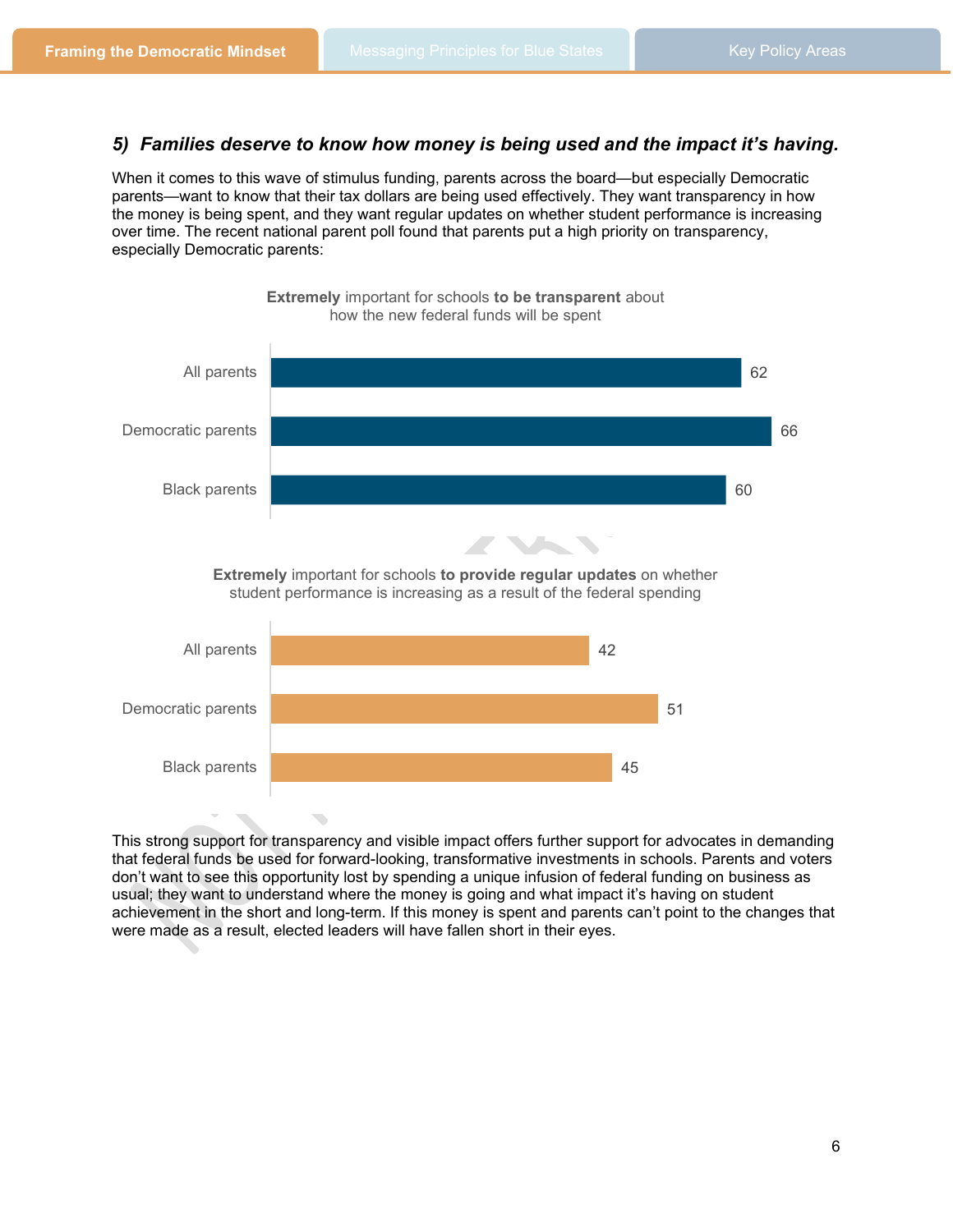# **Winning messaging principles for blue states**

We're starting from a strong position, especially among Democrats—there is intense support for the American Rescue Plan and broad agreement that its time for need big, transformative change. To make the most of this moment and secure ongoing support for new initiatives, communications from advocates in blue states should follow a set of messaging principles that tap into Democrats' attitudes and values.

The insights outlined throughout this guide point to a clear bottom-line message: **policymakers should embrace need big, bold, student-centered change, not just a return to what we've always done.** To drive that message home, advocates should follow a few key messaging principles when talking to legislators and policymakers in blue states, and to Democratic voters directly:

- **1. Speak to the pain points.**
- **2. Establish a bold vision.**
- **3. Focus on who benefits.**

These principles provide an overarching framework that advocates across states can use to make the case for a range of different initiatives using American Rescue Plan funding.

1. **Speak to the pain points.** To galvanize voters and policymakers around this unprecedented moment, be clear that many of the biggest problems aren't new—they've been exposed or exacerbated by the pandemic. This federal funding is an opportunity to tackle long-standing unfairness in the education system.

#### *Sample message points:*

- $\circ$  We had big problems in our school system long before the pandemic. We need to take this opportunity to fix the real problems in our schools, not just try to get back to the status quo—particularly when it comes to the low-income, Black, and Latino students who have been neglected by our school system for too long.
- $\circ$  For decades, we've been failing kids by unfairly funding schools and refusing to bring in new ideas or make the real changes we need in schools, and this federal funding gives us an opportunity to finally change that.
- 2. **Establish a bold vision.** Democrats are eager for bold, transformative action in schools. By situating advocacy and messaging for specific initiatives in service of a broader vision for the future of education, you can show Democratic voters and policymakers that you are aligned on what needs to be done to ensure all kids live successful, fulfilling lives. This wave of funding can't just return the system to a status quo that has reinforced inequities for decades—it needs to steer toward a broader vision for real change.

#### *Sample message points:*

- o We have a responsibility to use every tool at our disposal to help students recover from the impacts of the pandemic and give them the education they deserve. We can't just spend more money the way we always have; we need to use this federal funding to take bold steps and start fixing the real problems in our schools.
- Our kids deserve schools that work for their individual needs. Let's use this unique infusion of federal funding to give teachers and schools more flexibility, offer kids more personal attention, and prepare every student for a successful, fulfilling life. Every child, no matter their background, deserves a great education at a school that's right for them.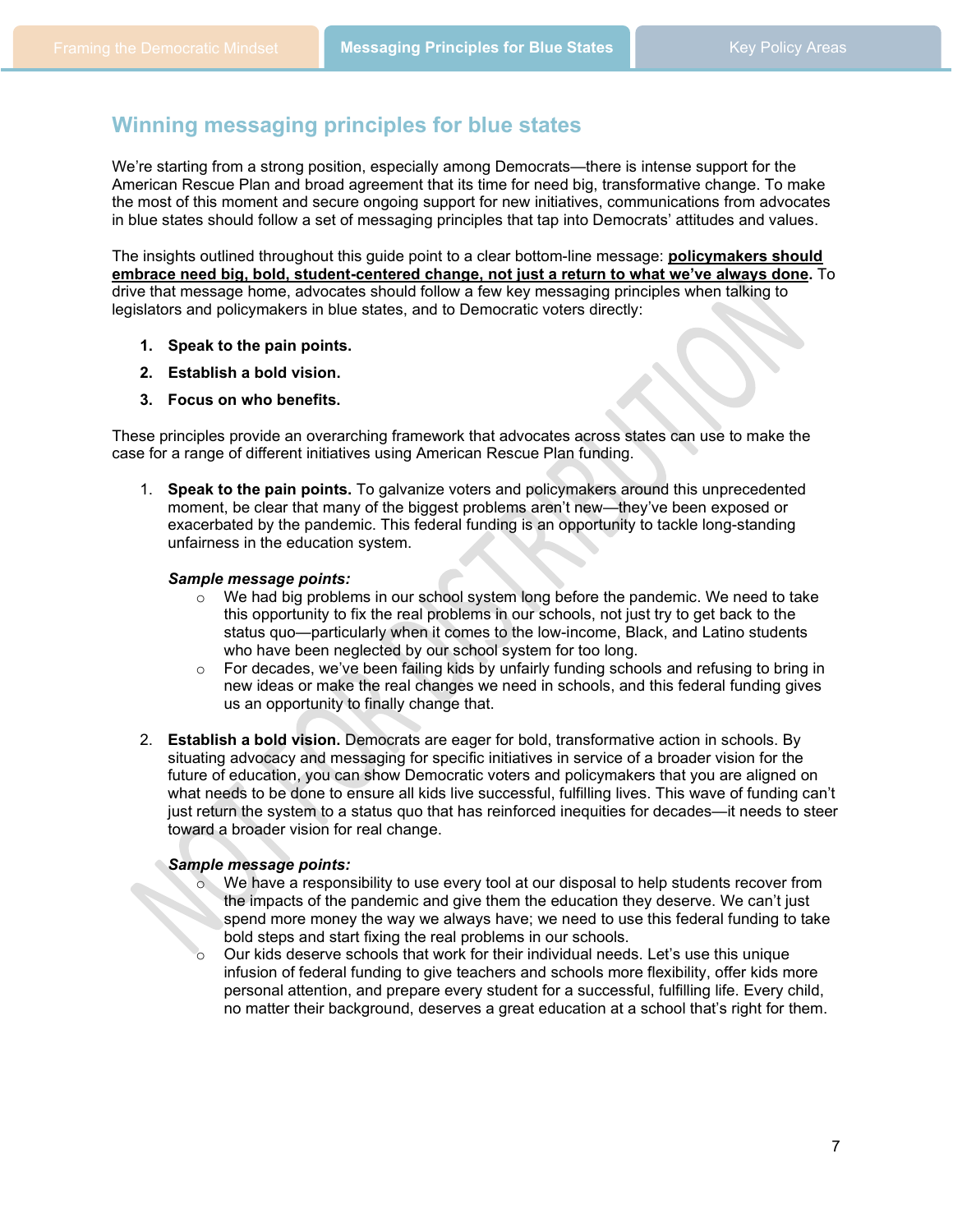3. **Focus on who benefits.** The pandemic has affected every student and family in different ways, and this new federal funding is needed to ensure education system is able to serve every child's individual needs. Democrats are particularly concerned about the needs of vulnerable kids who have been hit hardest by the pandemic, but they equally acknowledge the shared struggles that all kids have faced. Messaging about how to use this federal funding needs to be big and offer a better vision of education for every child, while simultaneously responding to the disproportionate impact that the pandemic has had on low-income Black and Brown students and communities.

#### *Sample message points:*

- o Every student deserves a great education at a school that puts their needs first, regardless of their zip code, income, or race. This new federal funding is a unique opportunity to make real changes in our schools so we can make good on that promise.
- $\circ$  Every student and every family has been affected by this pandemic, and that impact has fallen most heavily on the most vulnerable students. We need to make real changes in our schools to make sure every student gets the support that's right for their unique needs, particularly those hit hardest over the past year.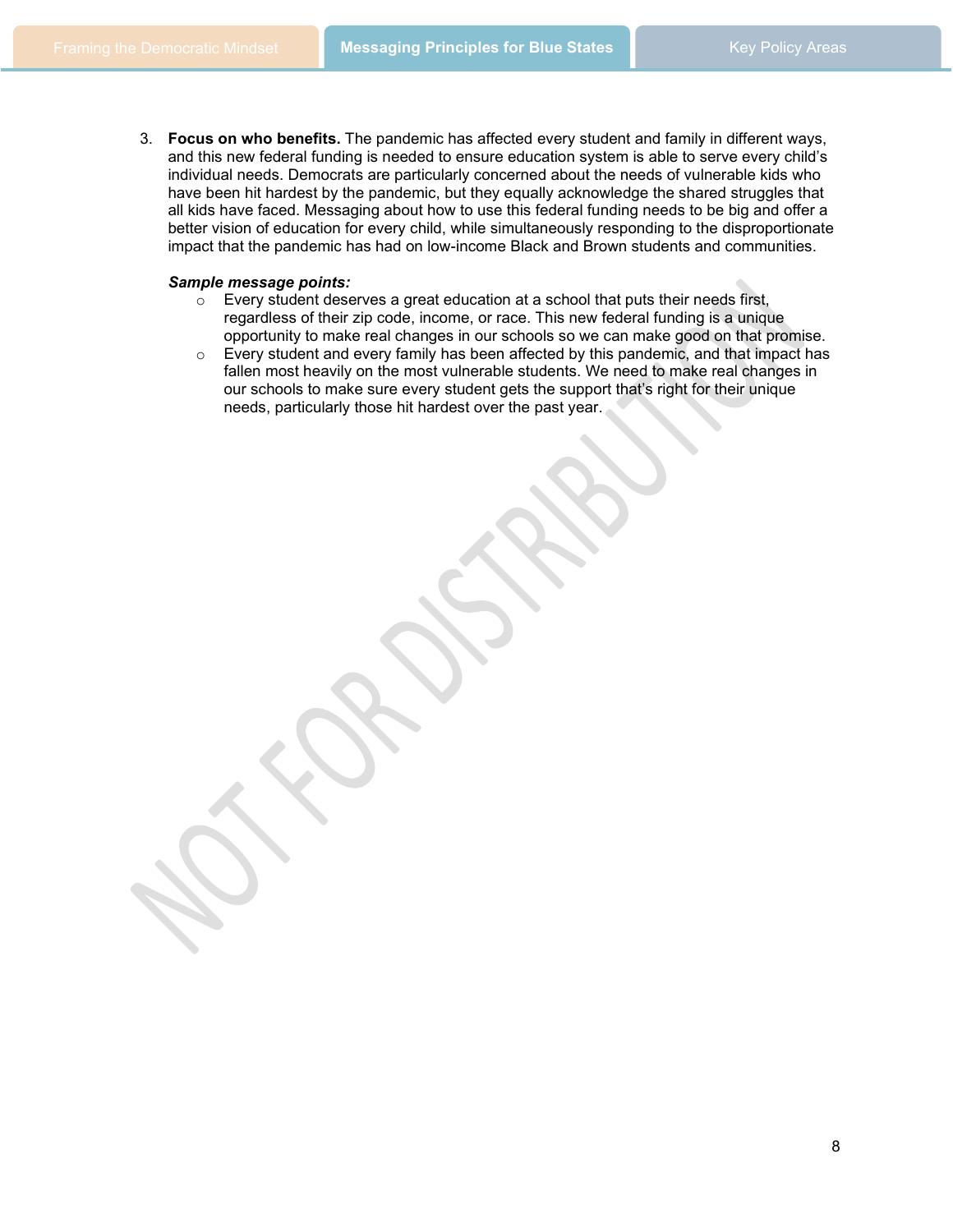## **Key policy areas: parental attitudes and messaging guidance**

Beneath this umbrella message about the need for big, transformative steps to rethink education, the remainder of this guide focuses on data and messaging guidance around a few specific policy areas of interest: funding a range of delivery models; offering high-quality tutoring; fixing funding formulas; improving postsecondary pathways; and responding to social-emotional health needs. In each of these areas, there is clear appetite from parents, including Democratic parents—and with the right language, advocates can attract strong interest and support from parents for these ideas.

### **Funding a range of delivery models**

It's widely believed among Democratic voters and parents that a one-size-fits-all approach to education doesn't work. Given the individual needs of students and the diverse range of situations school systems are facing, advocates have space to make the case for a greater variety of delivery models.

There is no one unified vision among parents for how to spend this new federal money. Rather, they want to see it spent in a way that will enable students and their families to meet their own specific needs.

Parents are keen on making a range of options available, including direct funding to families. Parents are on the frontlines of their children's education—even more so over the last year with at-home instruction and often feel they know best what their child needs to succeed. 62% of parents believe **\$500 direct grants to parents** would be effective in supporting their child's personal educational needs, so that parents have some flexibility of educational support that their child responds to best. This number is even higher among Black parents (71%) and Democratic parents (73%).

Parents' responses to specific potential uses of federal funding also reflect their interest in a greater range of options. When asked what would have the *greatest* positive impact on students and families, a proposal to **"create more school options, like charter schools or learning pods, so that families can choose the school that best meets their child's unique needs" was among the top three most effective steps** in their eyes—and Black parents and Democrats are even more supportive.

When talking about reimagining learning for all students and the desire (and need) for a range of solutions, it's critical to root messaging in what's best for students. There's no single magic word here; the key is the "why" – its time for more innovation, more flexibility, more different models in order to ensure each student can learn in the way that best suits their unique needs.

*The past year has shown that we need more innovation in our schools, so we can use cutting-edge approaches to teach each student the way they learn best.*



*The past year has shown that we need more flexibility to try different models in our schools, so we can use cutting-edge approaches to teach each student the way they learn best.*

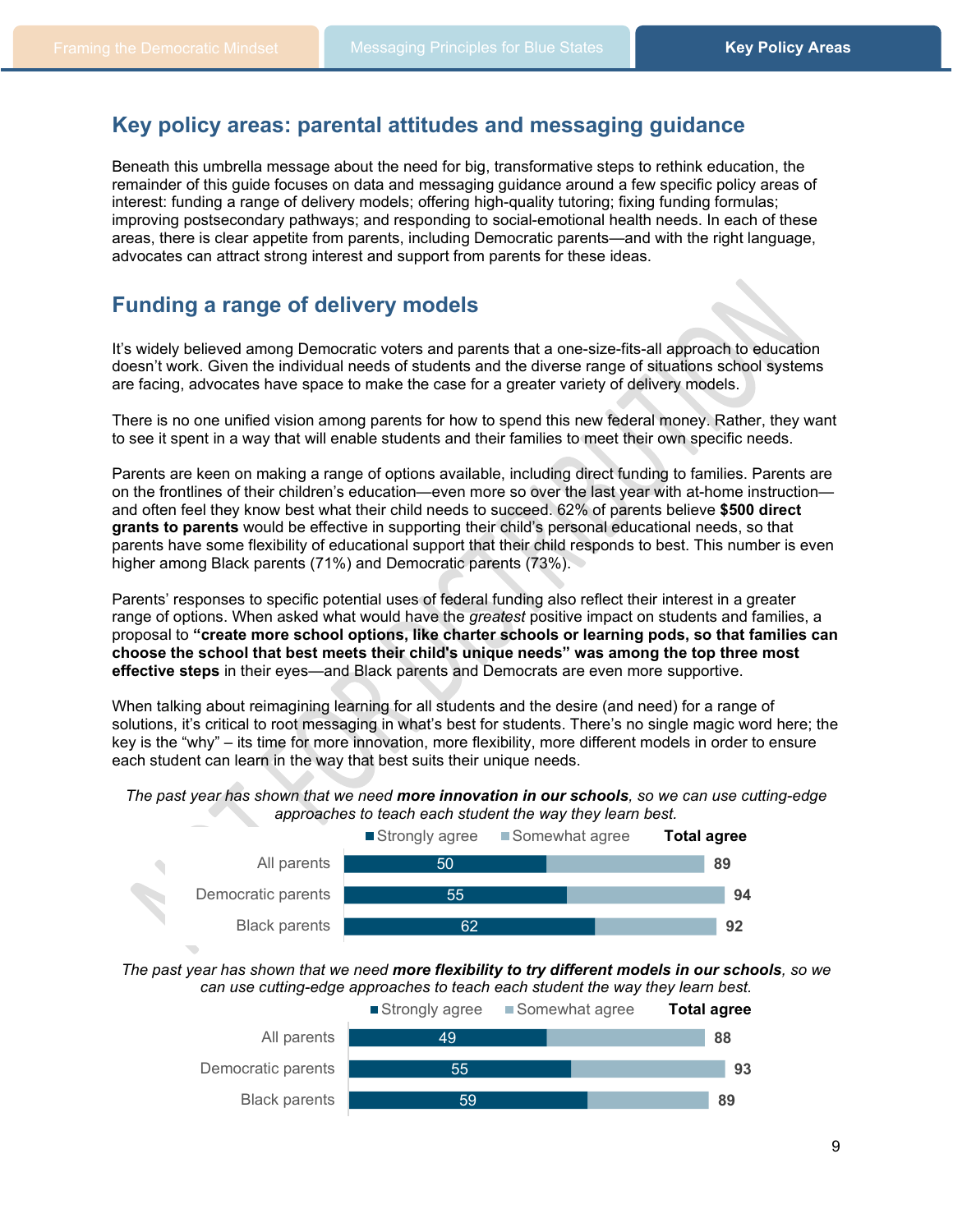# **High-quality tutoring**

The pandemic hasn't affected everyone the same way; different students are coming in with different needs, and flexibility is needed to address them all. There is widespread recognition that each student needs to be supported in the way that best suits them, and that this may look different for different students. Investing in a high-quality tutoring program not only combats learning loss at all levels but gives every parent and student access to additional support.

- 69% of parents, including 79% of Black and 79% of Democratic parents think that expanding high quality tutoring programs will be effective in helping students.
- And if high-quality tutoring were significantly expanded at their child's school, 88% of parents say they would use these services—including 51% who say they would *definitely* use these services.

It's important to acknowledge this isn't just about the kids who have been hit the hardest by the pandemic. Parents, especially Democrats, of course believe tutoring will help the most vulnerable students, but they respond equally strongly to a more universal framing. **This is an opportunity to have a transformative impact on what education looks like for** *all* **students next year, not just offer targeted help for those at the bottom, and messaging should reflect that**.

#### *The pandemic affected every student differently, which is why we should invest in tools like tutoring so our schools can support the individual needs of every student.*



*The pandemic hit some students much harder than others, which is why we should invest in tools like tutoring so our schools can support the needs of the most vulnerable students.*

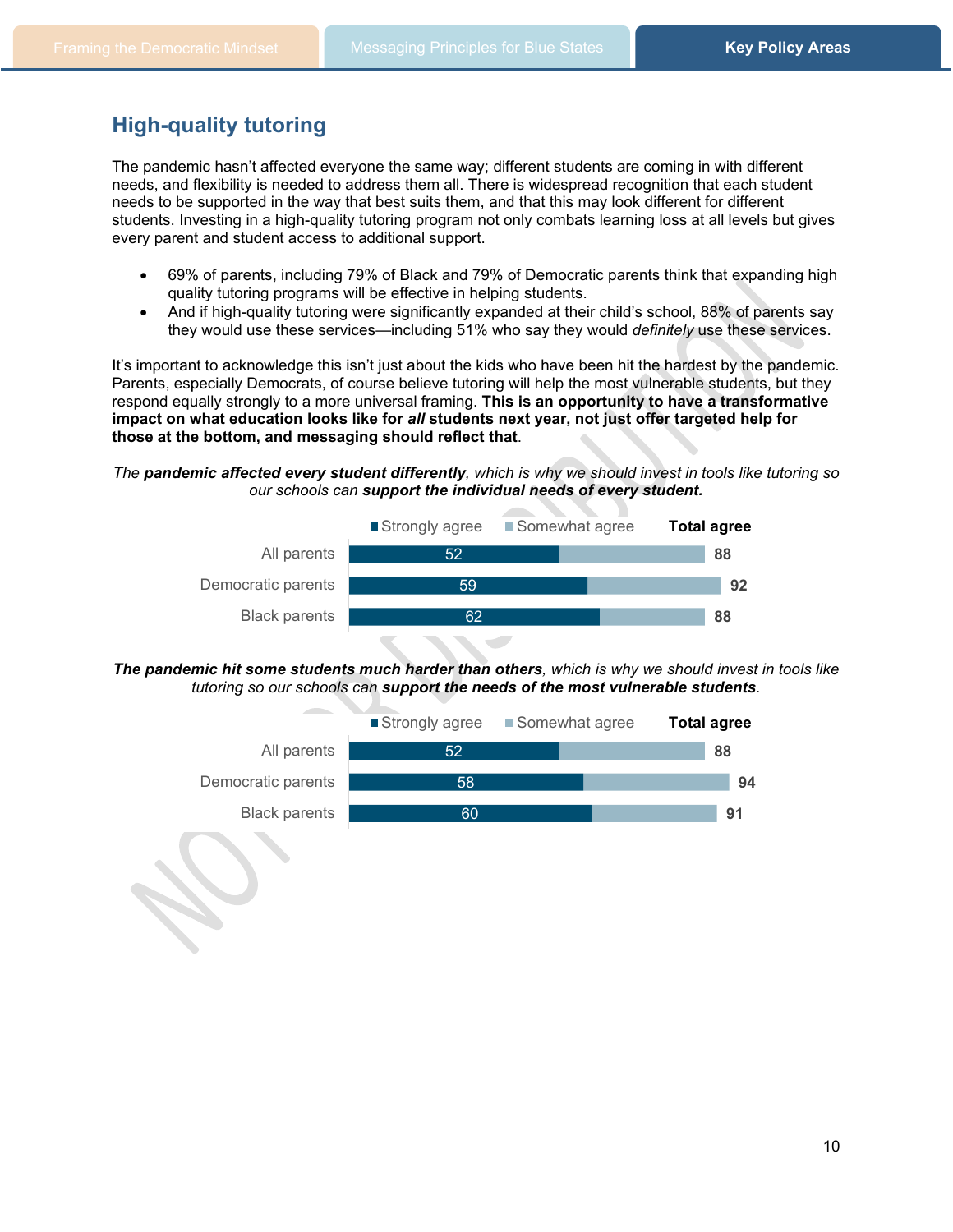# **Funding formula fixes**

A chief goal for Democratic parents is to make the education system more equitable for all students, and part of that means fixing how schools are funded. One of the biggest reasons that parents are looking for big, transformative action on education is so that resources are allocated more equitably and every individual child can get the education and support that they deserve. Parents don't want a return to normal; they want to address the fundamental unfairness in the school system and offer more kids a change for the great education that they deserve.

School funding formulas are a complex and sometimes controversial topic. To make a case for fixing funding formulas that earns strong and widespread support from parents and voters, **stay out of the weeds, and instead focus on shared Democratic values, like fairness and opportunity**. The bottom line for policymakers and elected officials is that parents, including Democratic parents, **strongly support changes to make school funding fairer and allow it to respond to students' individual needs**.

#### *It's not good enough to keep spending our education dollars the way we always have. We need real changes so that school funding is fairer for every individual child.*



*It's not good enough to keep spending our education dollars the way we always have. We need real changes so that school funding follows students' individual needs.*

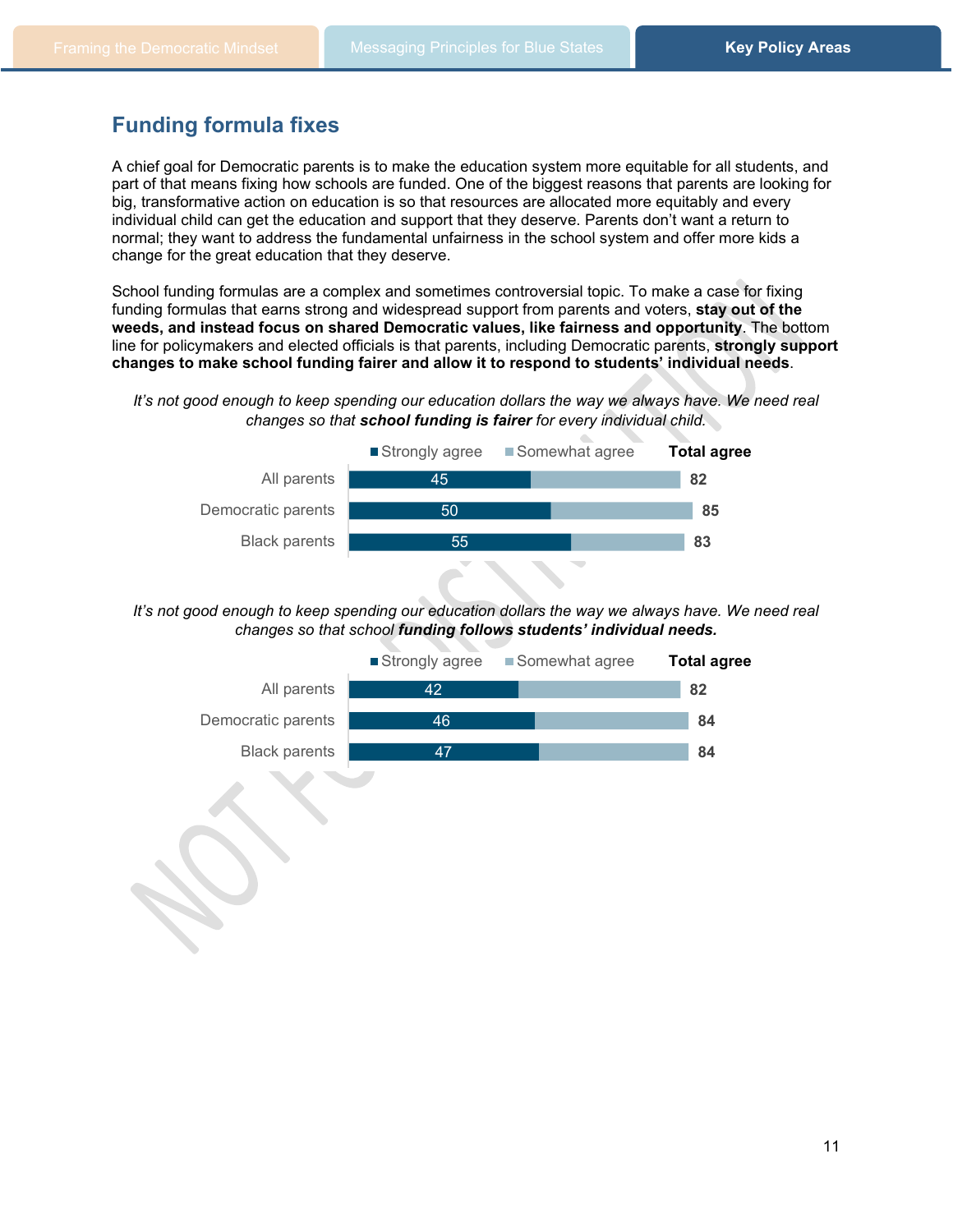# **Postsecondary pathways**

Parents respond intensely and universally to the idea that schools need to better prepare children for life after high school, so that each child has the opportunity to pursue their passions and live up to their potential. While parents want their children to prepare for college or learn skills for future jobs, they overwhelmingly agree that schools should provide the resources and support needed to bring out the best in their children, whatever that path may look like.

**76% of parents believe an effective use of federal funds would be to offer more opportunities for students to earn college credits while in high school or to participate in work-based learning programs or apprenticeships in various career fields**. And 50% of parents say that they wish schools in their own community offered more opportunities for students to earn college credits or participate in work-based learning programs or apprenticeships.

More importantly, this doesn't have to be about steering certain kids into trade schools versus four-year college; rather, parents are responding to a broader notion that **schools need to be more connected to career pathways to prepare all students for successful, fulfilling lives**, even in an economy that's changing faster than ever.

#### *As we return from the pandemic, it's more important than ever that our schools focus on preparing students for successful and fulfilling lives.*



*As we return from the pandemic, it's more important than ever that our schools focus on preparing students to succeed in a rapidly changing world.*

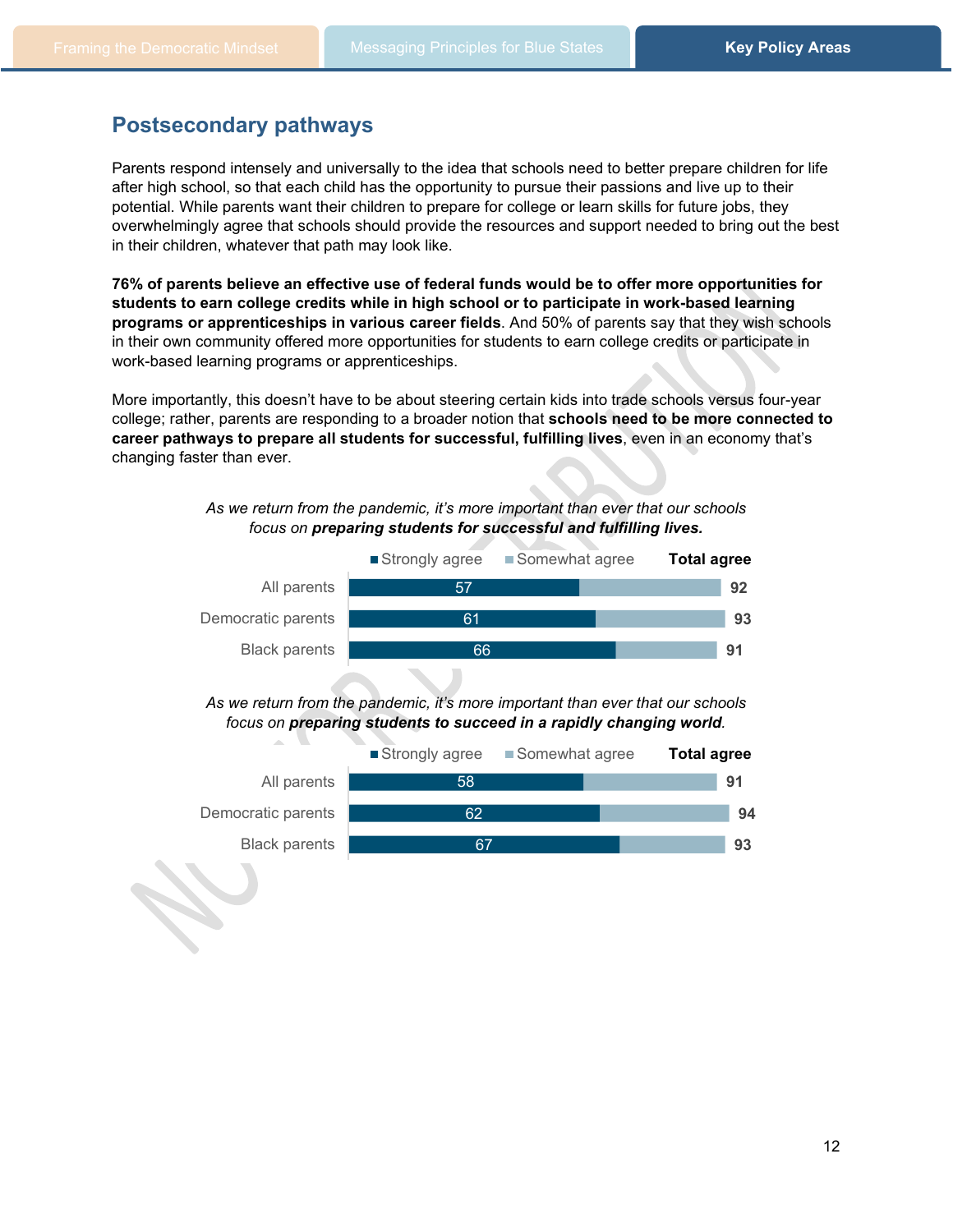### **Social-emotional and mental health support**

This past year has been beyond stressful and at times traumatic for many students dealing with the uncertainty of the pandemic, the loss of loved ones, and the country's racial reckoning. Students' needs stretch way beyond traditional academic support, and parents know that if schools don't focus on kids' social-emotional needs now, it'll be even harder to catch them up academically.

To take this large federal investment and not do anything to address the social-emotional and mental health needs of kids would be seen as a real lost opportunity. Parents want meaningful support for their children's social-emotional and mental health needs, and they believe that this new federal funding offers a unique opportunity to step up and provide this support.

- Among parents overall, 73% believe **providing better tools to support students' emotional and mental health** needs would be an effective use of federal money.
- Appetite for emotional and mental health support is even more acute among Democratic parents, with 83% supporting better tools to support emotional and mental health.

To make the case for these forms of support, advocates should frame the issue broadly. Parents respond very strongly to language that **frames social-emotional and mental health support as an important need for** *all* **students**, and that calls for schools to focus on this issue in ways they never have before:

#### *The pandemic has had serious social, emotional, and mental health impacts on students, even for those who are on track academically.*





Advocates should feel confident about making the case to policymakers for more resources in this space, and they should highlight the mental and social-emotional health components of policy agendas that they're presenting to policymakers.